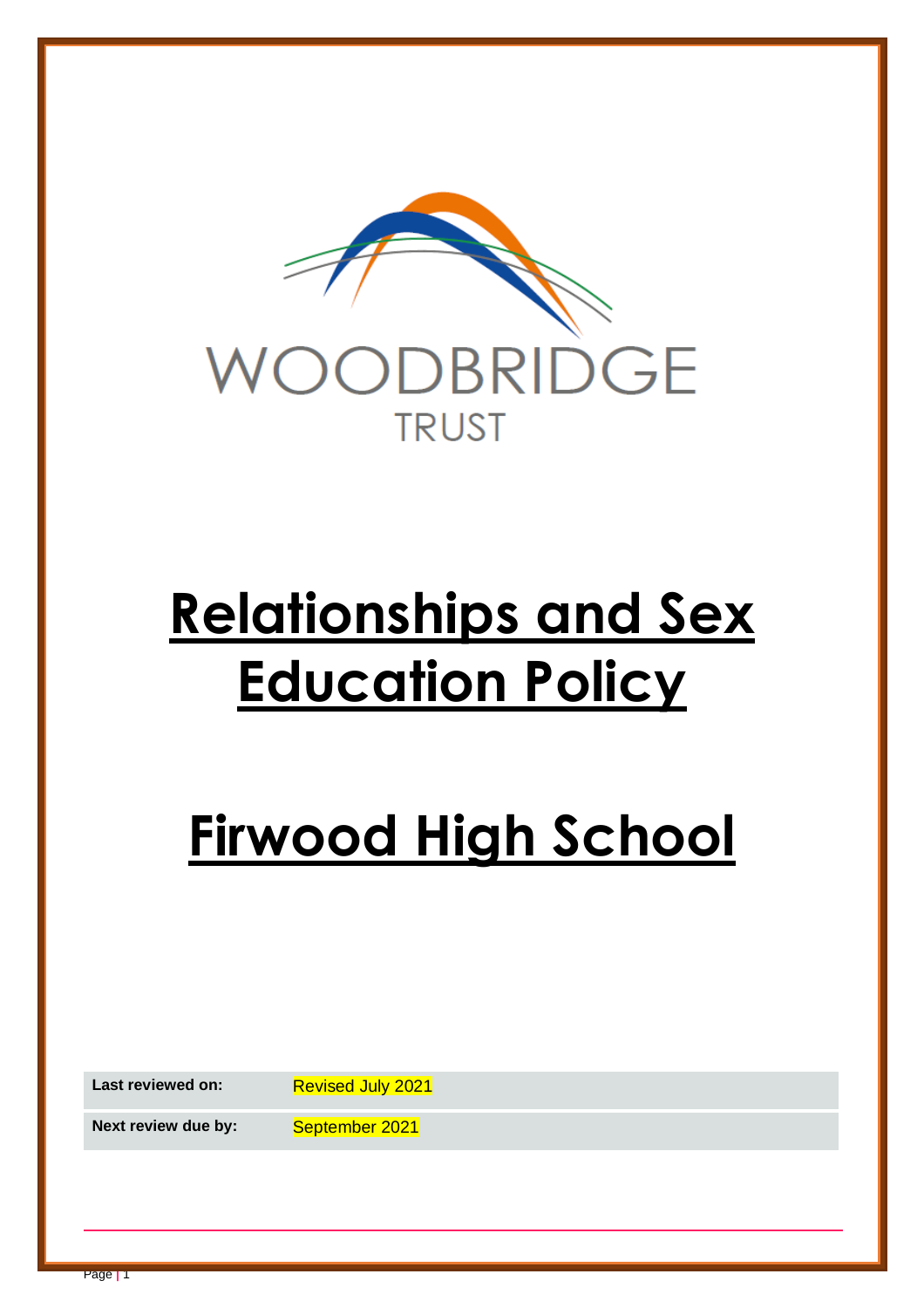# **Contents**

- 1. Aims
- 2. Statutory Requirements
- 3. Policy Development
- 4. Definition
- 5. Curriculum
- 6. Delivery of RSE
- 7. Roles and Responsibilities
- 8. Parent's right to Withdraw
- 9. Training
- 10. Monitoring Arrangements

# **Appendices**

Appendix 1 - Curriculum Map

Appendix 2 - Parent's right to withdraw from Sex education Form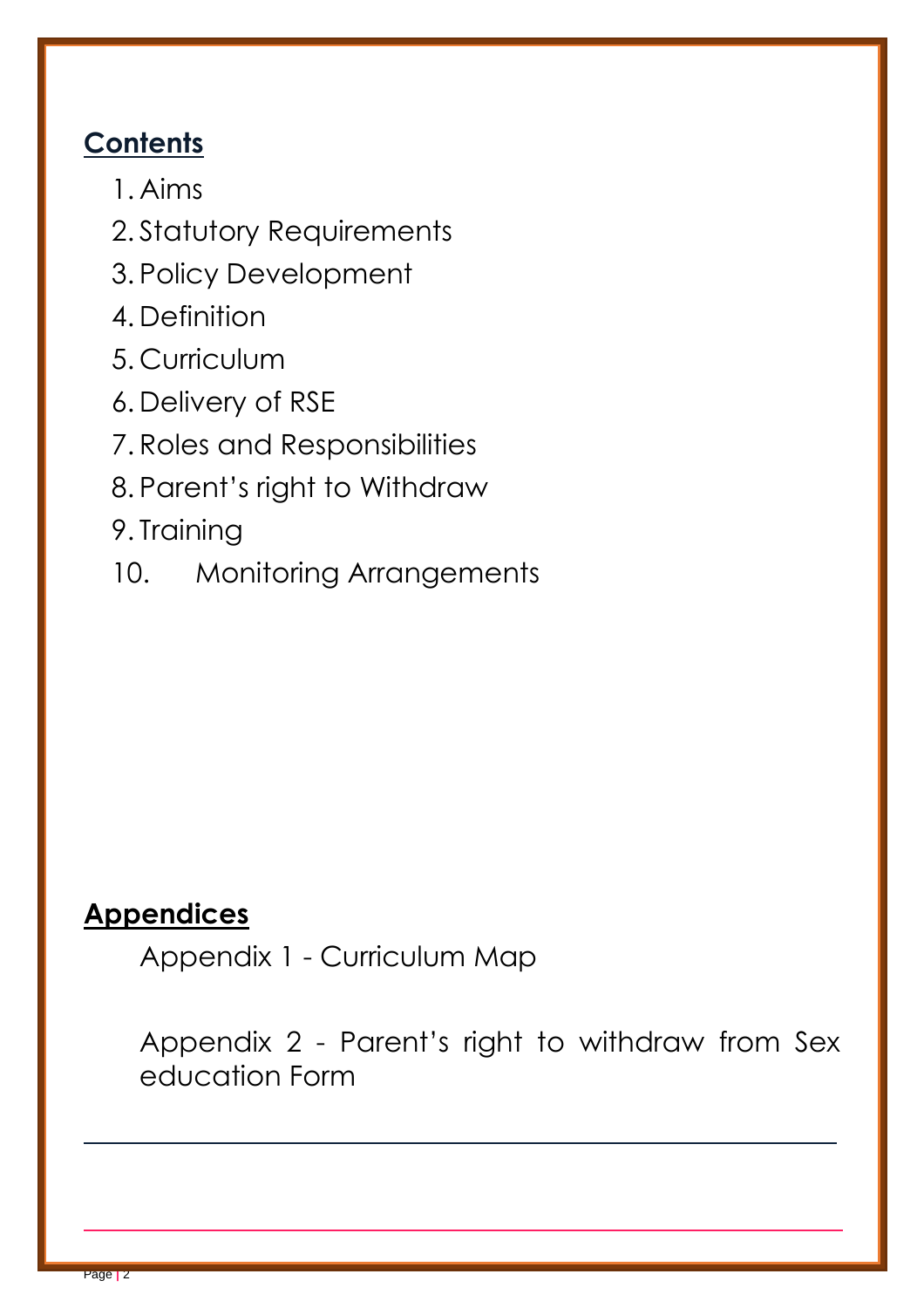# **1. Aims**

The aims of Relationships and Sex Education (RSE) at our school are to:

- Provide a framework in which sensitive discussions can take place.
- Prepare students for puberty and for adult life, giving them an understanding of sexual development and the importance of health and hygiene.
- Help students develop feelings of self-respect, confidence and empathy.
- Create a positive culture around issues of sexuality and relationships.
- Teach students the correct vocabulary to describe themselves and their bodies.
- To have positive role models in school, demonstrating how to treat each other with respect and how to foster positive relationships.
- Promotes the spiritual, moral, cultural, mental and physical development of students at our school and of society.
- Prepares students for the opportunities, responsibilities and experiences of later life.

## **2. Statutory Requirements**

As a secondary school with a post 16 provision and as part of Woodbridge Academy Trust, we must provide RSE to all students as per section 34 of the [Children](http://www.legislation.gov.uk/ukpga/2017/16/section/34/enacted)  [and Social work act 2017.](http://www.legislation.gov.uk/ukpga/2017/16/section/34/enacted)

In teaching RSE, we are required by our funding agreements to have regard to [guidance](https://www.gov.uk/government/consultations/relationships-and-sex-education-and-health-education) issued by the secretary of state as outlined in section 403 of the [Education Act 1996.](http://www.legislation.gov.uk/ukpga/1996/56/contents)

At Firwood High School we teach RSE as set out in this policy.

# **3. Policy Development**

This policy has been developed in consultation with staff, students and parents. The consultation and policy development process involved the following steps:

- 1. Review The teacher with responsibility for RSE has pulled together all relevant information including relevant national and local guidance.
- 2. Staff consultation all school staff were given the opportunity to look at the policy and make recommendations.
- 3. Parent/stakeholder consultation parents and any interested parties have had this policy shared with them in order for them to contribute to the policy creation.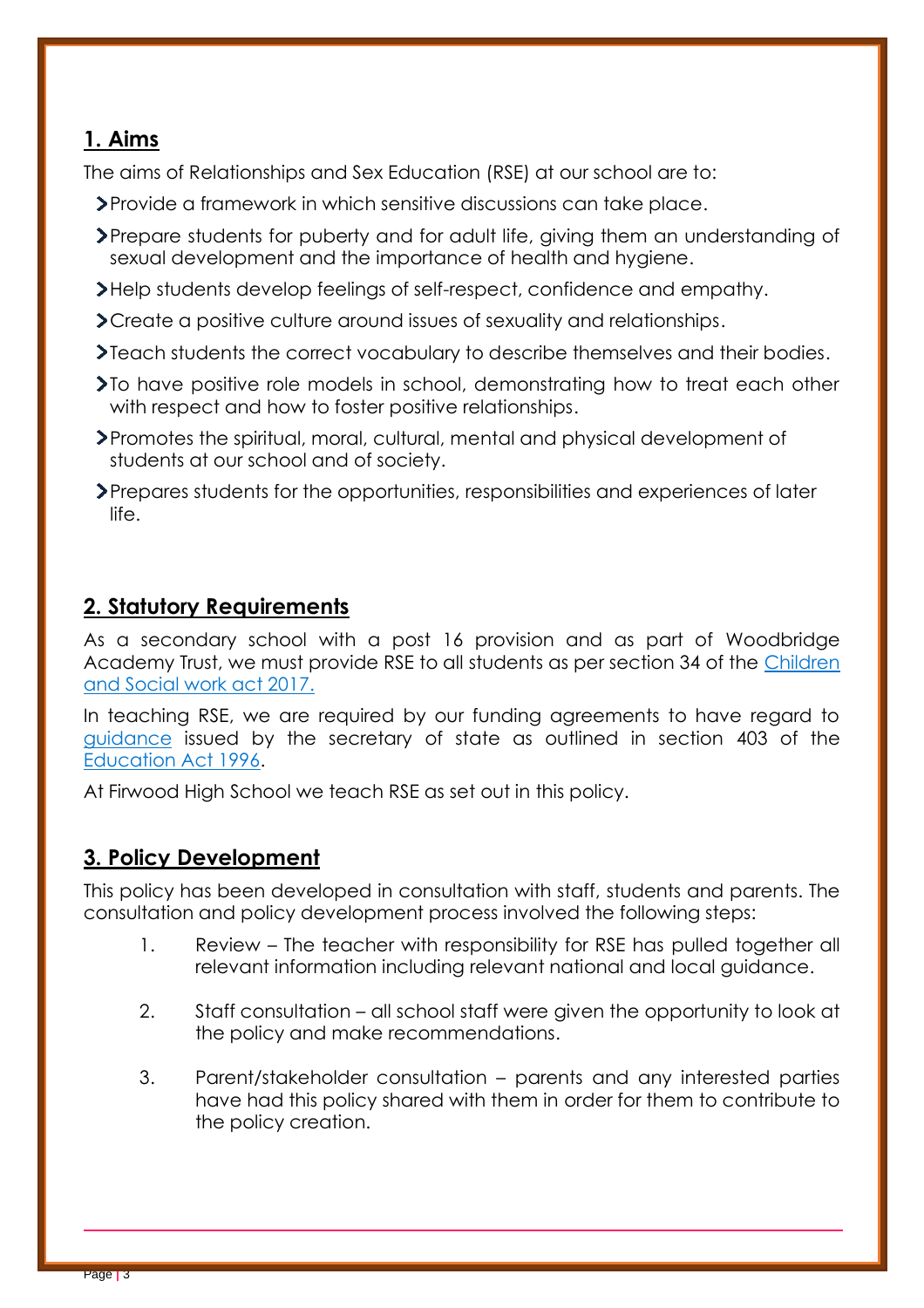- 4. Pupil consultation we have involved students in ascertaining what they want from their RSE.
- 5. Ratification any amendments that are made, the policy will be shared with Trustees and ratified accordingly.

### **4. Definition**

RSE is about the emotional, social and cultural development of students, and involves learning about relationships, sexual health, sexuality, healthy lifestyles, diversity and personal identity.

RSE involves a combination of sharing information, and exploring issues and values.

RSE is **not** about the promotion of sexual activity.

# **5. Curriculum**

Our curriculum is set out as per Appendix 1 but we may need to adapt it as and when necessary responding to the needs of the students and or new initiatives / directives.

We have developed the curriculum in consultation with parents, students and staff, taking into account the age, needs and feelings of students. If students ask questions outside the scope of this policy, teachers will respond in an appropriate manner so they are fully informed and don't seek answers online.

For more information about our curriculum, see our curriculum map in Appendix 1.

# **6. Delivery of RSE**

RSE is taught within the personal, social, health and economic (PSHE) education curriculum. Biological aspects of RSE are taught within the discovery curriculum, and other aspects are included in religious education, which is taught under our 'Independence' curriculum (RE). The majority of areas of the RSE Curriculum will be taught by class teachers within PSHE lessons. Some areas will be taught beyond the lesson and will feed into everyday life at Firwood High School. KS5 will teach the curriculum within their existing subject areas and will embed the learning across the school day. Across each Key Stage students will be split into bespoke groups for five sessions across the year, where they will have a more tailored curriculum based on their needs.

The curriculum content supports the learning objectives set out in the schemes of work from the PSHE Programme of Study KS1-5 (2016). The schemes of work are differentiated for the needs of our young people to ensure that content and learning objectives are developmentally appropriate and achievable. We have used the EQUALS semi-formal curriculum, which has been specifically designed for students and adults with severe and profound learning difficulties.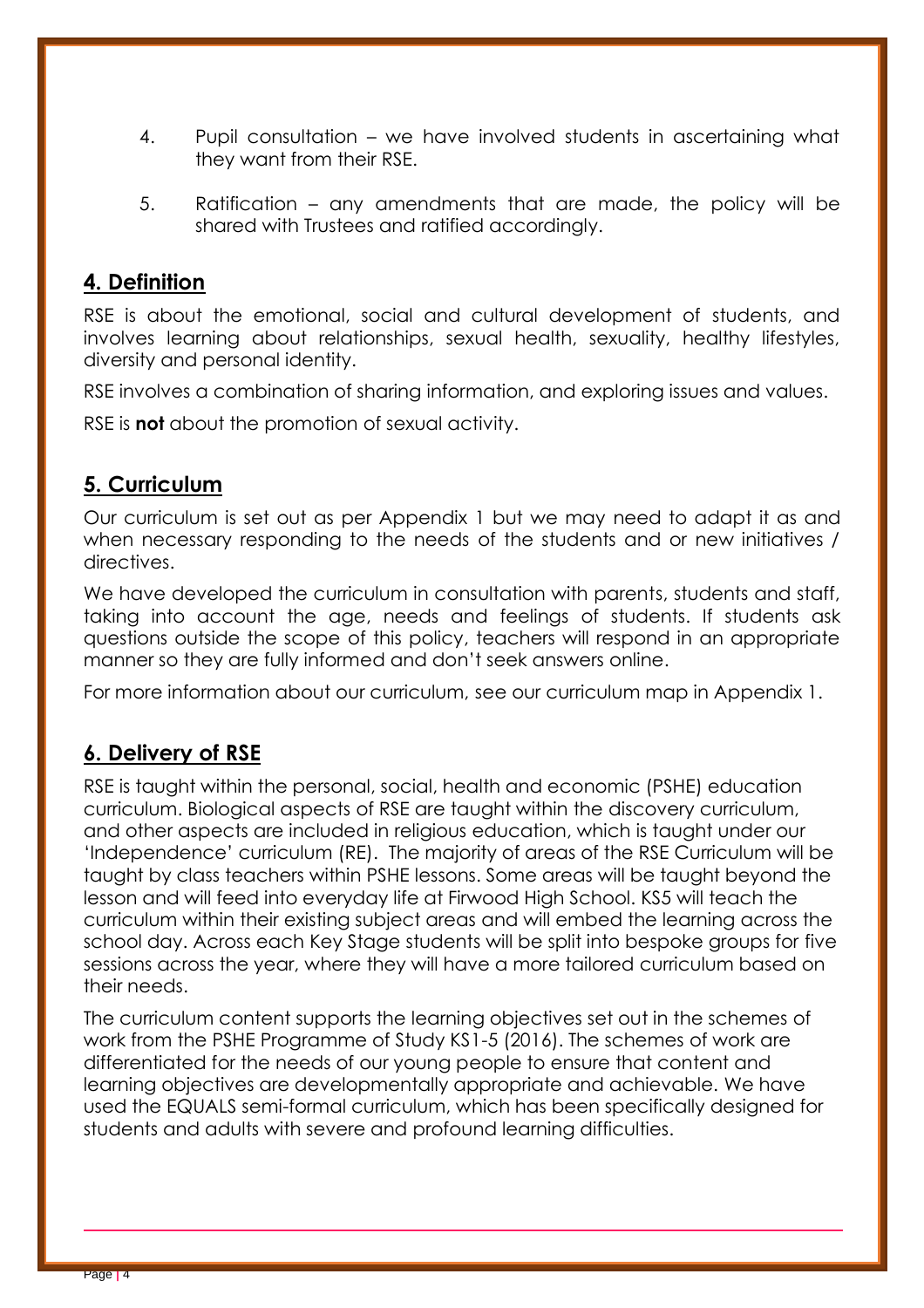Students will receive stand-alone sex education sessions delivered by either a health professional or an education professional. These sessions will take place in five different sessions across the year, and will be appropriately delivered to our students.

At Firwood High School, RSE focuses on giving young people the information they need to help them develop healthy, nurturing relationships of all kinds including:

- Families
- Respectful relationships, including friendships
- > Online and media
- >Being safe
- Intimate and sexual relationships, including sexual health

For more information about our RSE curriculum, see Appendix 1.

These areas of learning are taught within the context of family life taking care to ensure that there is no stigmatisation of children based on their home circumstances (families can include single parent families, LGBT parents, families headed by grandparents, adoptive parents, foster parents/carers amongst other structures) along with reflecting sensitively that some children may have a different structure of support around them (for example: children looked after or young carers).

#### **7. Roles and Responsibilities**

#### **7.1 The Board of Trustees / School Advisory Committee:**

The Board of Trustees has delegated the approval of this policy to Firwood School Advisory Committee

#### **7.2 The Head of School**

The Head of School is responsible for ensuring that RSE is taught consistently across the school, and for managing requests to withdraw students from the nonstatutory/non-science components of RSE (see section 8).

#### **7.3 Staff**

Staff are responsible for:

- Delivering RSE in a sensitive way
- Modelling positive attitudes to RSE
- Monitoring progress
- Responding to the needs of individual students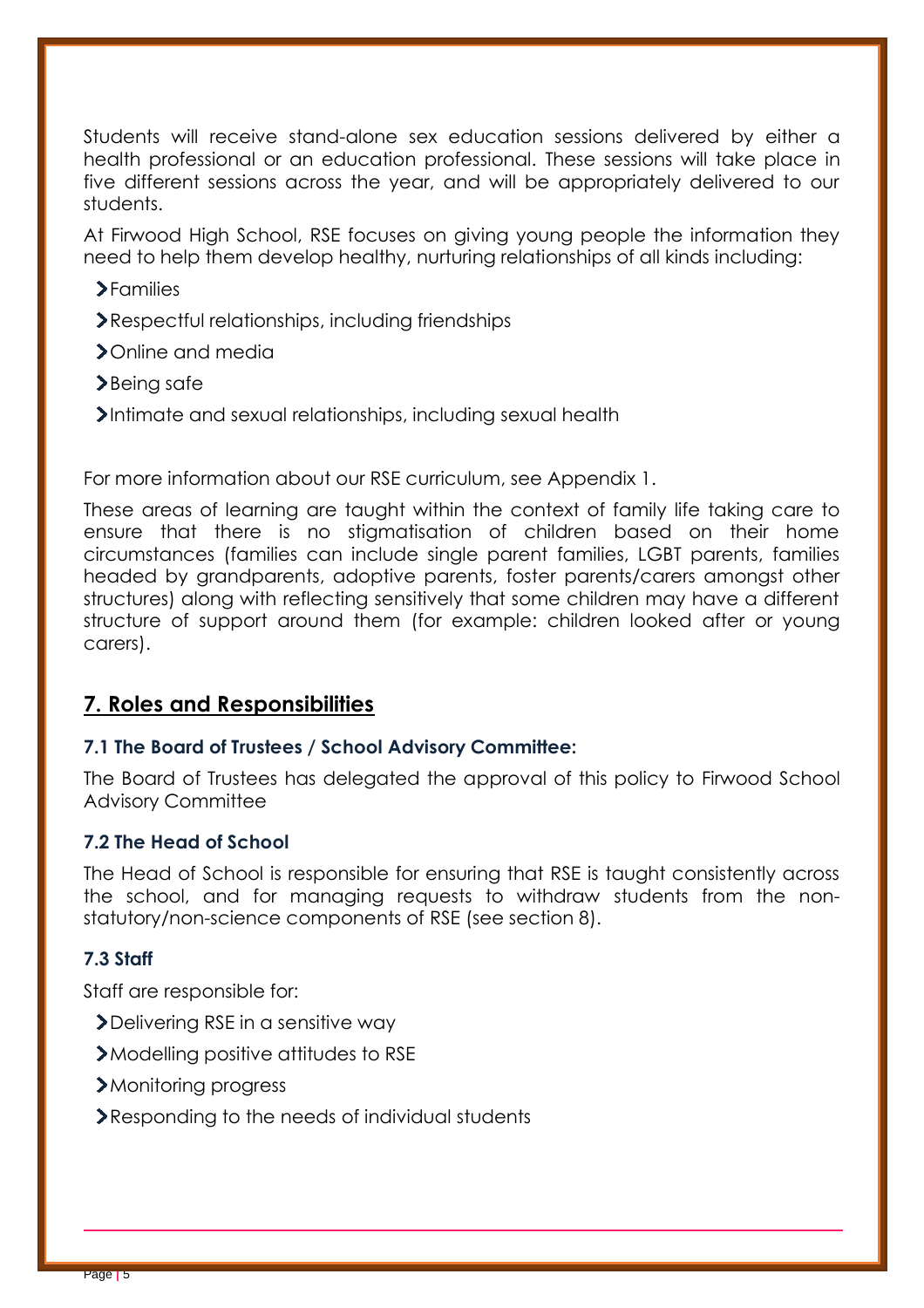Responding appropriately to students whose parents wish them to be withdrawn from the non-statutory/non-science components of RSE

Staff do not have the right to opt out of teaching RSE. Staff who have concerns about teaching RSE are encouraged to discuss this with the Head of School.

The named staff responsible for teaching RSE supported by health / other educational professionals are:

| Name of Staff                                              | Key Stage |
|------------------------------------------------------------|-----------|
| Alice Whitehead – Class Teacher and $ 3 $<br>Lead for PHSE |           |
| Jenny O'Neill – Assistant Head teacher                     |           |

#### **7.4 Students**

Students are expected to engage fully in RSE and, when discussing issues related to RSE, treat others with respect and sensitivity.

## **8. Parents' Right to Withdraw**

Parents and carers have the right to withdraw their child from the nonstatutory/non-science components of sex education within RSE up to and until three terms before their child turns sixteen. After this point, if their child wishes to receive sex education rather than being withdrawn, the school will arrange this.

Requests for withdrawal should be put in writing using the form found in Appendix 3 of this policy and addressed to the Head of School.

A copy of withdrawal requests will be placed in the pupil's educational record. The Head of School will discuss the request with parents and take appropriate action.

Alternative work will be given to students who are withdrawn from sex education that will support their learning journey.

#### **9. Training**

Staff are trained on the delivery of RSE as part of their induction and it is included in our continuing professional development calendar.

The Head of School will also invite visitors from outside the school, such as school nurses or sexual health professionals, to provide support and training to staff teaching RSE.

# **10. Monitoring Arrangements**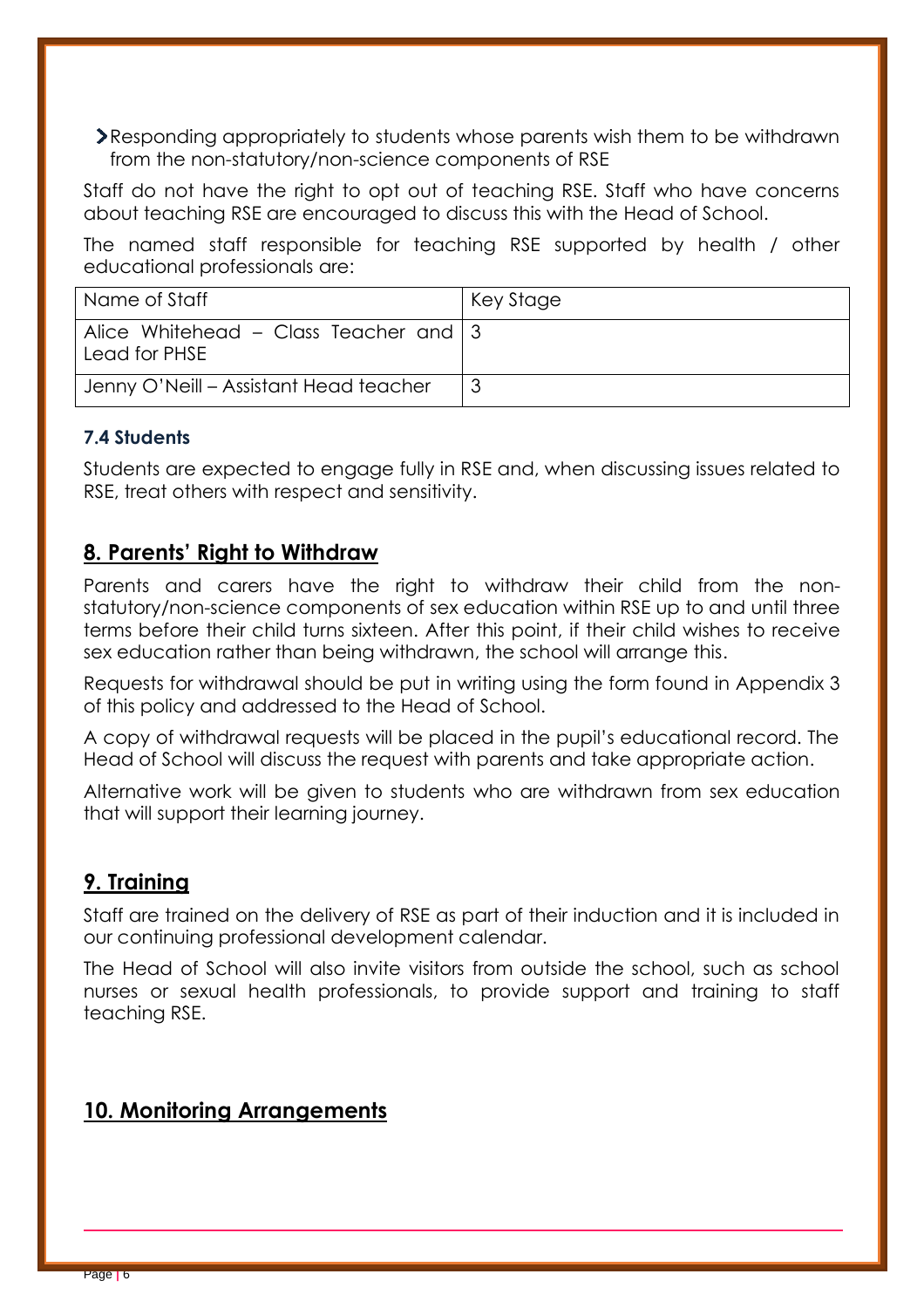The delivery of RSE is monitored by the PHSE lead. Monitoring of the RSE curriculum will include but not exclusively by the following methods:

- ▶ Curriculum Content
- $\triangleright$  Timetabling
- $\triangleright$  Book Scrutinies
- $\triangleright$  Teaching & Learning 'drop ins'
- $\triangleright$  Professional discussions with class teams and students
- Feedback from parents / students / staff
- $\triangleright$  Reviews of the curriculum
- $\triangleright$  Reports to the school advisory committees where appropriate
- In line with all other additional and appropriate policies eg online safety / ICT curriculum / PHSEC / safeguarding policies / health and well-being strategies.

Students' development in RSE is monitored by class teachers as part of our internal assessment systems.

This policy will be:

Reviewed by lead for PSHE & Firwood SLT

At every review, the policy will be approved by the trustee members of the Firwood School Advisory Committee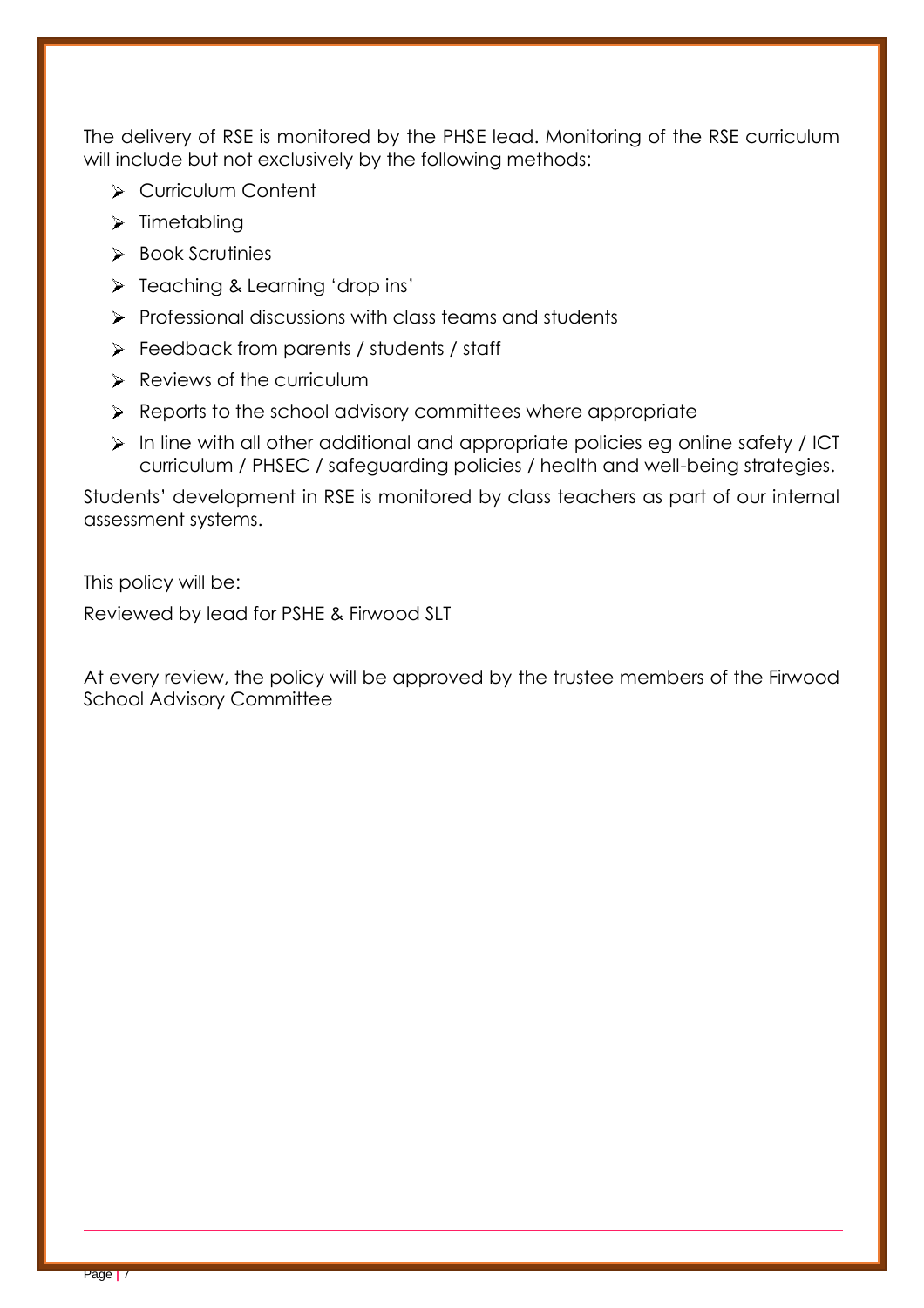| KS <sub>3</sub>    | Session 1                                          | Session 2                                     | Session 3                                        | Session 4                    | Session 5                                     |
|--------------------|----------------------------------------------------|-----------------------------------------------|--------------------------------------------------|------------------------------|-----------------------------------------------|
|                    | <b>Families</b>                                    | Relationships/Friendships                     | Online and Media                                 | <b>Being Safe</b>            | Sexual<br>Relationships                       |
| Group 1            | <b>Different</b><br>types of<br>families           | Positive and negative<br>touch                | Online Safety -<br>being aware of the<br>dangers | Private and<br>public places | <b>Different</b><br>types of<br>relationships |
| Group <sub>2</sub> | My family<br>and different<br>types of<br>families | Appropriate touch                             | Saying no /<br>consent                           | Personal<br>space            | <b>Body Parts</b>                             |
| Group 3            | My Family                                          | Touching items and<br>appropriate exploration | Saying yes - what<br>do we want to say<br>yes to | My Room                      | Likes and<br>dislikes                         |

# **Relationships and Sex Education Curriculum Map**

| KS4                | Session 1                                                  |           | Session 2                                              | Session 3                                              | Session 4                                                | Session 5                                        |
|--------------------|------------------------------------------------------------|-----------|--------------------------------------------------------|--------------------------------------------------------|----------------------------------------------------------|--------------------------------------------------|
|                    | Families                                                   |           | Relationships/Friendships                              | Online and<br>Media                                    | <b>Being Safe</b>                                        | Sexual<br>Relationships                          |
| Group 1            | $F$ amilies $-$<br>how they<br>bring love and<br>happiness |           | People I like and don't like                           | Online safety<br>- things we<br>can do to be<br>safe   | Socially<br>acceptable<br>behaviour in a<br>public place | Dating                                           |
| Group <sub>2</sub> | How families<br>show love                                  |           | What makes a good friend                               | Saying yes /<br>consent                                | Public places                                            | Compliments                                      |
| Group 3            | My wider<br>Family                                         |           | Things I like about me                                 | Saying no -<br>what do we<br>want to say<br>no to      | Things that<br>make me feel<br>safe                      | $Love - things$<br>I love                        |
| KS5                | Session 1                                                  | Session 2 |                                                        | Session 3                                              | Session 4                                                | Session 5                                        |
|                    | <b>Families</b>                                            |           | Relationships/Friendships                              | Online and<br>Media                                    | <b>Being Safe</b>                                        | Sexual<br>Relationships                          |
| Group 1            | Roles of<br>parents<br>within a<br>family                  |           | Qualities we want in a<br>partner/friend               | Safe use of<br>social media                            | Behaviour for<br>private<br>places                       | Friendships vs<br>Relationships -<br>differences |
| Group <sub>2</sub> | <b>Different</b><br>family<br>types                        |           | Things we like in others                               | <b>Different</b><br>types of<br>people we<br>see on TV | Private<br>places                                        | Being in love                                    |
| Group <sub>3</sub> | How<br>families<br>show love                               |           | Feeling good about ourselves -<br>skills and qualities | <b>Mirror</b><br>images of<br>ourselves                | Favoured<br>items                                        | Love - people<br>we love                         |